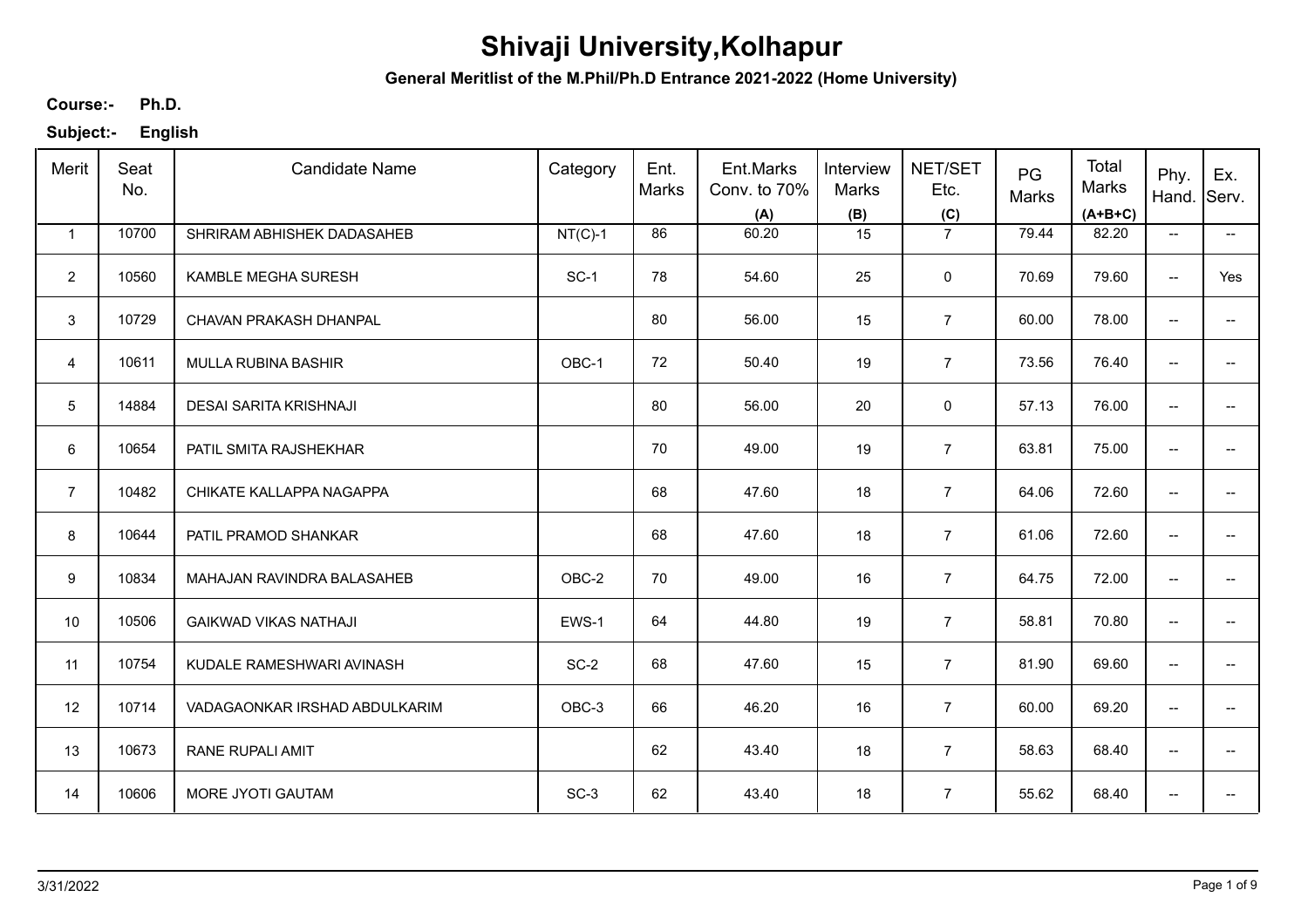**General Meritlist of the M.Phil/Ph.D Entrance 2021-2022 (Home University)**

**Ph.D. Course:-**

| Merit | Seat<br>No. | <b>Candidate Name</b>          | Category | Ent.<br>Marks | Ent.Marks<br>Conv. to 70%<br>(A) | Interview<br>Marks<br>(B) | NET/SET<br>Etc.<br>(C) | PG<br>Marks | Total<br>Marks<br>$(A+B+C)$ | Phy.<br>Hand.                       | Ex.<br>Serv.             |
|-------|-------------|--------------------------------|----------|---------------|----------------------------------|---------------------------|------------------------|-------------|-----------------------------|-------------------------------------|--------------------------|
| 15    | 10795       | <b>BANSODE YOGITA RAJENDRA</b> | SC-4     | 56            | 39.20                            | 21                        | $\overline{7}$         | 50.00       | 67.20                       | $\overline{\phantom{a}}$            | −−                       |
| 16    | 10786       | THORAT MANISHA DHARMENDRA      |          | 74            | 51.80                            | 15                        | $\mathbf 0$            | 69.68       | 66.80                       | $\hspace{0.05cm}$ $\hspace{0.05cm}$ |                          |
| 17    | 10696       | SHINDE VAISHALI VASANTRAO      |          | 66            | 46.20                            | 19                        | $\mathbf 0$            | 78.50       | 65.20                       | $\overline{\phantom{a}}$            | $\overline{\phantom{a}}$ |
| 18    | 10609       | MULANI RESHMABANO 9423265599   | OBC-4    | 60            | 42.00                            | 16                        | $\overline{7}$         | 55.00       | 65.00                       | $\overline{\phantom{a}}$            | $\overline{\phantom{a}}$ |
| 19    | 10476       | CHAVAN ROSHNI RAJARAM          |          | 54            | 37.80                            | 20                        | $\overline{7}$         | 63.33       | 64.80                       | $\overline{\phantom{a}}$            | $\overline{\phantom{a}}$ |
| 20    | 10621       | NALAWADE RANI LAXMAN           |          | 64            | 44.80                            | 13                        | $\overline{7}$         | 63.00       | 64.80                       | $\overline{\phantom{a}}$            |                          |
| 21    | 10798       | <b>BHOSALE AJAY UTTAM</b>      | $SC-5$   | 54            | 37.80                            | 20                        | $\overline{7}$         | 61.12       | 64.80                       | $\overline{\phantom{m}}$            | $\overline{\phantom{a}}$ |
| 22    | 10759       | MAGDUM SWATI ANNASAHEB         | EWS-2    | 62            | 43.40                            | 21                        | $\mathbf 0$            | 56.63       | 64.40                       | $\overline{\phantom{a}}$            |                          |
| 23    | 10479       | CHAVAN CHANDRAKANT KRISHNAT    |          | 60            | 42.00                            | 15                        | $\overline{7}$         | 61.00       | 64.00                       | $\overline{\phantom{a}}$            |                          |
| 24    | 10546       | KADAM MANISHA SUBHASH          |          | 60            | 42.00                            | 15                        | $\overline{7}$         | 57.12       | 64.00                       | $\overline{\phantom{a}}$            |                          |
| 25    | 10815       | JADHAV SHITAL ANKUSH           |          | 60            | 42.00                            | 15                        | $\overline{7}$         | 56.25       | 64.00                       | $\overline{\phantom{a}}$            | $-$                      |
| 26    | 10514       | GHORPADE SHUBHADA DHANANJAY    |          | 60            | 42.00                            | 15                        | $\overline{7}$         | 56.00       | 64.00                       | $\overline{\phantom{a}}$            | $- -$                    |
| 27    | 10785       | SURYAWANSHI POONAM SATISH      |          | 58            | 40.60                            | 16                        | $\overline{7}$         | 60.25       | 63.60                       | $\overline{\phantom{a}}$            | $\overline{\phantom{a}}$ |
| 28    | 10730       | CHOUGULE SHILA SANTOSH         |          | 58            | 40.60                            | 16                        | $\overline{7}$         | 58.13       | 63.60                       | $\overline{\phantom{a}}$            | $\overline{\phantom{a}}$ |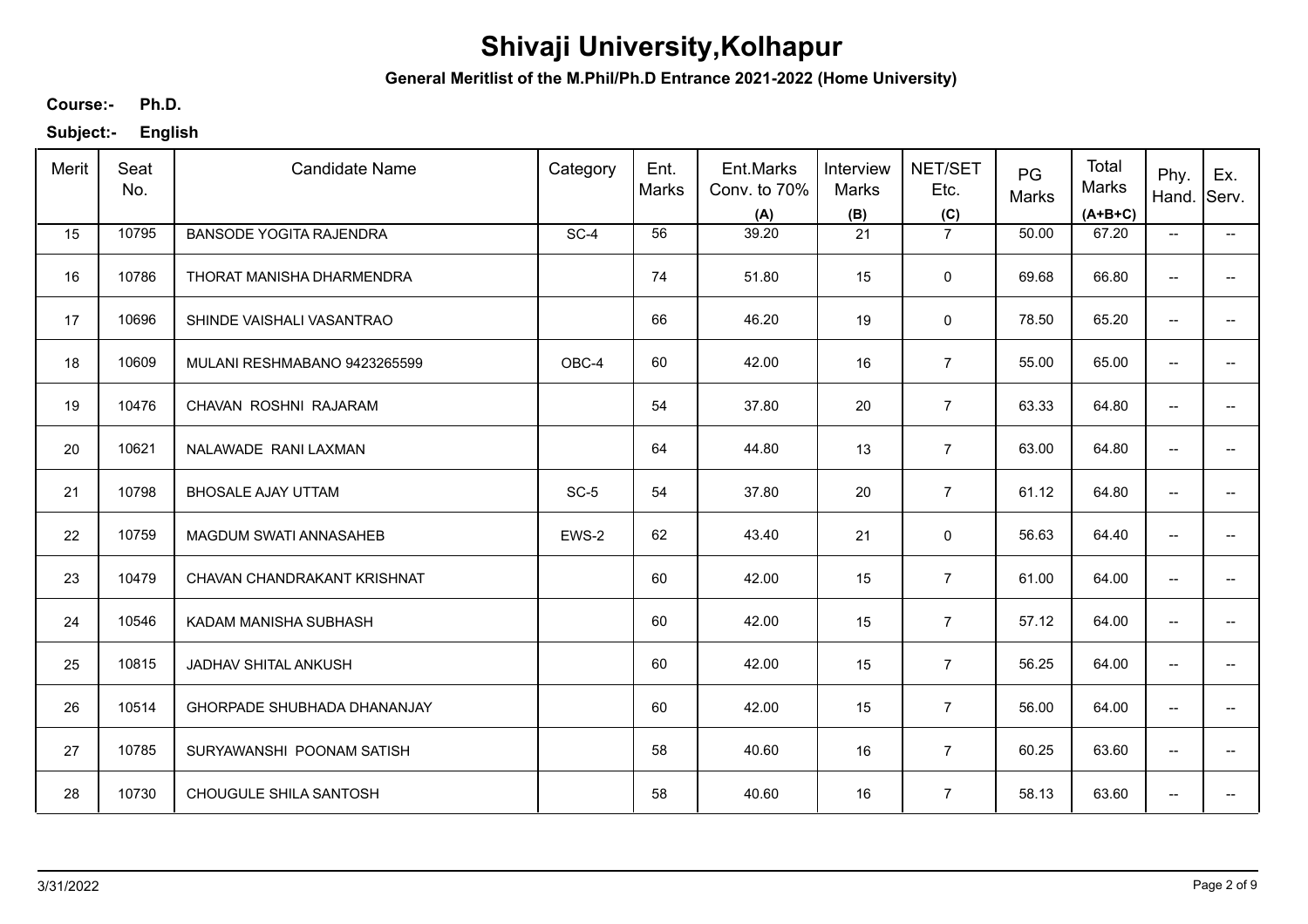**General Meritlist of the M.Phil/Ph.D Entrance 2021-2022 (Home University)**

**Ph.D. Course:-**

| Merit | Seat<br>No. | <b>Candidate Name</b>       | Category | Ent.<br>Marks | Ent.Marks<br>Conv. to 70%<br>(A) | Interview<br>Marks<br>(B) | NET/SET<br>Etc.<br>(C) | PG<br>Marks | Total<br>Marks<br>$(A+B+C)$ | Phy.<br>Hand.                       | Ex.<br>Serv.             |
|-------|-------------|-----------------------------|----------|---------------|----------------------------------|---------------------------|------------------------|-------------|-----------------------------|-------------------------------------|--------------------------|
| 29    | 14951       | MANE DIPALI MACHHINDRA      |          | 58            | 40.60                            | 15                        | $\overline{7}$         | 55.88       | 62.60                       | $\overline{\phantom{a}}$            | $\overline{\phantom{a}}$ |
| 30    | 10612       | MUSALE ASHISH MAHADEV       |          | 60            | 42.00                            | 13                        | $\overline{7}$         | 60.00       | 62.00                       | $\overline{\phantom{a}}$            | $\overline{\phantom{a}}$ |
| 31    | 10640       | PATIL JAYSHRI GANPATI       |          | 58            | 40.60                            | 14                        | $\overline{7}$         | 57.75       | 61.60                       | $\hspace{0.05cm}$ $\hspace{0.05cm}$ | $\overline{\phantom{a}}$ |
| 32    | 10702       | SOHAILI VALENTINA BHARGAVA  |          | 54            | 37.80                            | 23                        | $\mathsf 0$            | 64.63       | 60.80                       | $\overline{\phantom{a}}$            | $\overline{\phantom{a}}$ |
| 33    | 10638       | PATIL ASAVARI SUDHIR        |          | 54            | 37.80                            | 23                        | $\mathbf 0$            | 61.25       | 60.80                       | $\overline{\phantom{a}}$            | $\overline{\phantom{a}}$ |
| 34    | 10653       | PATIL SHAILAJA MOHAN        |          | 58            | 40.60                            | 13                        | $\overline{7}$         | 56.63       | 60.60                       | $\overline{\phantom{a}}$            | $- -$                    |
| 35    | 10709       | TAMBADE TUSHAR SUBHASH      |          | 62            | 43.40                            | 17                        | $\mathbf 0$            | 69.50       | 60.40                       | $\overline{\phantom{a}}$            | $\overline{\phantom{a}}$ |
| 36    | 10652       | PATIL SAMIKSHA SHRIPATRAO   |          | 66            | 46.20                            | 14                        | $\mathbf 0$            | 67.81       | 60.20                       | $\overline{\phantom{a}}$            | $- -$                    |
| 37    | 10860       | SHELAR SURESH SAHADEV       |          | 56            | 39.20                            | 14                        | $\overline{7}$         | 55.63       | 60.20                       | $\overline{\phantom{a}}$            | $\overline{\phantom{a}}$ |
| 38    | 10525       | HARGANE SANDEEP SITARAM     | EWS-3    | 58            | 40.60                            | 12                        | $\overline{7}$         | 63.63       | 59.60                       | $\overline{\phantom{a}}$            | $\overline{\phantom{a}}$ |
| 39    | 10549       | KADUKAR PRAVIN BALU         |          | 58            | 40.60                            | 12                        | $\overline{7}$         | 63.38       | 59.60                       | $\overline{\phantom{a}}$            | $\overline{\phantom{a}}$ |
| 40    | 10633       | PATIL ABHIJEET RAGHUNATH    | EWS-4    | 56            | 39.20                            | 13                        | $\overline{7}$         | 66.63       | 59.20                       | $\overline{\phantom{a}}$            | $\overline{\phantom{a}}$ |
| 41    | 10705       | SONTAKKE SHIVAJI MACCHINDRA | SC-6     | 56            | 39.20                            | 13                        | $\overline{7}$         | 56.33       | 59.20                       | $\overline{\phantom{a}}$            | $\overline{\phantom{a}}$ |
| 42    | 10775       | PAWAR SUNIL HINDURAO        |          | 56            | 39.20                            | 13                        | $\overline{7}$         | 55.75       | 59.20                       | $\overline{\phantom{a}}$            | $\overline{\phantom{a}}$ |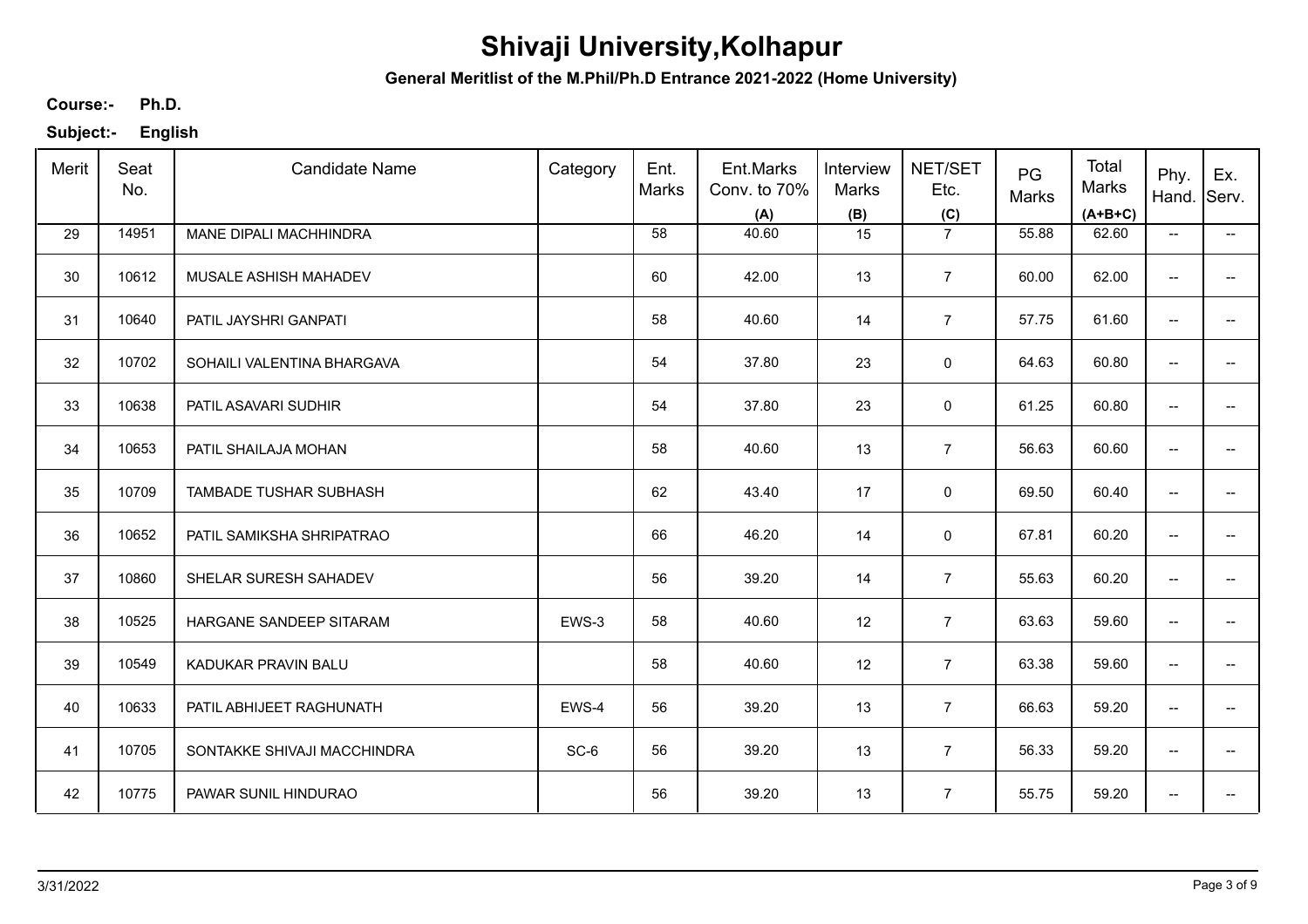**General Meritlist of the M.Phil/Ph.D Entrance 2021-2022 (Home University)**

**Ph.D. Course:-**

| Merit | Seat<br>No. | <b>Candidate Name</b>       | Category     | Ent.<br>Marks | Ent.Marks<br>Conv. to 70%<br>(A) | Interview<br><b>Marks</b><br>(B) | NET/SET<br>Etc.<br>(C) | PG<br>Marks | Total<br>Marks<br>$(A+B+C)$ | Phy.<br>Hand.                       | Ex.<br>Serv.             |
|-------|-------------|-----------------------------|--------------|---------------|----------------------------------|----------------------------------|------------------------|-------------|-----------------------------|-------------------------------------|--------------------------|
| 43    | 10456       | AGRAWAL SHIVKUMAR SURAJBHAN |              | 56            | 39.20                            | 13                               | $\overline{7}$         | 55.00       | 59.20                       | $\overline{\phantom{a}}$            | $\overline{\phantom{a}}$ |
| 44    | 10747       | <b>KAMBLE SONAM NATHA</b>   | SC-7         | 48            | 33.60                            | 18                               | $\overline{7}$         | 61.13       | 58.60                       | $\overline{\phantom{a}}$            | $\overline{a}$           |
| 45    | 10468       | BETKAR DINESH SITARAM       | SC-8         | 48            | 33.60                            | 18                               | $\overline{7}$         | 55.00       | 58.60                       | $\overline{\phantom{a}}$            | $-$                      |
| 46    | 10573       | KHADTARE PANDIT MADHUKAR    | SC-9         | 48            | 33.60                            | 18                               | $\overline{7}$         | 55.00       | 58.60                       | $\overline{\phantom{a}}$            | $\overline{\phantom{a}}$ |
| 47    | 14922       | PATIL GEETA RAVINDRA        | OBC-5        | 58            | 40.60                            | 18                               | 0                      | 53.75       | 58.60                       | $\overline{\phantom{m}}$            | $\overline{\phantom{a}}$ |
| 48    | 10802       | <b>CHORGE KOMAL MAYUR</b>   |              | 56            | 39.20                            | 12                               | $\overline{7}$         | 68.50       | 58.20                       | $\overline{\phantom{a}}$            | --                       |
| 49    | 10742       | JADHAV ANURADHA CHETAN      | EWS-5        | 56            | 39.20                            | 12                               | $\overline{7}$         | 60.00       | 58.20                       | $\overline{\phantom{m}}$            | $\overline{\phantom{a}}$ |
| 50    | 10489       | DAVANE PRAVIN PANDURANG     | <b>SC-10</b> | 46            | 32.20                            | 19                               | $\overline{7}$         | 59.88       | 58.20                       | $\overline{\phantom{m}}$            | $\overline{\phantom{a}}$ |
| 51    | 10634       | PATIL AKSHAY ANANDA         | EWS-6        | 66            | 46.20                            | 12                               | 0                      |             | 58.20                       | $\overline{\phantom{m}}$            | -−                       |
| 52    | 10779       | SAWANT BHAGYASHREE ULHAS    |              | 50            | 35.00                            | 23                               | 0                      | 77.40       | 58.00                       | $\overline{\phantom{a}}$            |                          |
| 53    | 10590       | LAKADE JAYASHRI BAJIRAO     | <b>SC-11</b> | 50            | 35.00                            | 16                               | $\overline{7}$         | 57.50       | 58.00                       | $\overline{\phantom{a}}$            | $-$                      |
| 54    | 10842       | PATHAN ARSHIYA KHATOON      |              | 64            | 44.80                            | 13                               | 0                      | 93.50       | 57.80                       | $\overline{\phantom{a}}$            | $\hspace{0.05cm} \ldots$ |
| 55    | 10485       | CHOTHE SMITA YASHAWANT      |              | 58            | 40.60                            | 17                               | $\mathbf 0$            | 55.38       | 57.60                       | $\overline{\phantom{a}}$            | $\hspace{0.05cm} \ldots$ |
| 56    | 10836       | MANE SHAILA PRAVINKUMAR     | EWS-7        | 52            | 36.40                            | 14                               | $\overline{7}$         | 71.00       | 57.40                       | $\hspace{0.05cm}$ $\hspace{0.05cm}$ | ÷                        |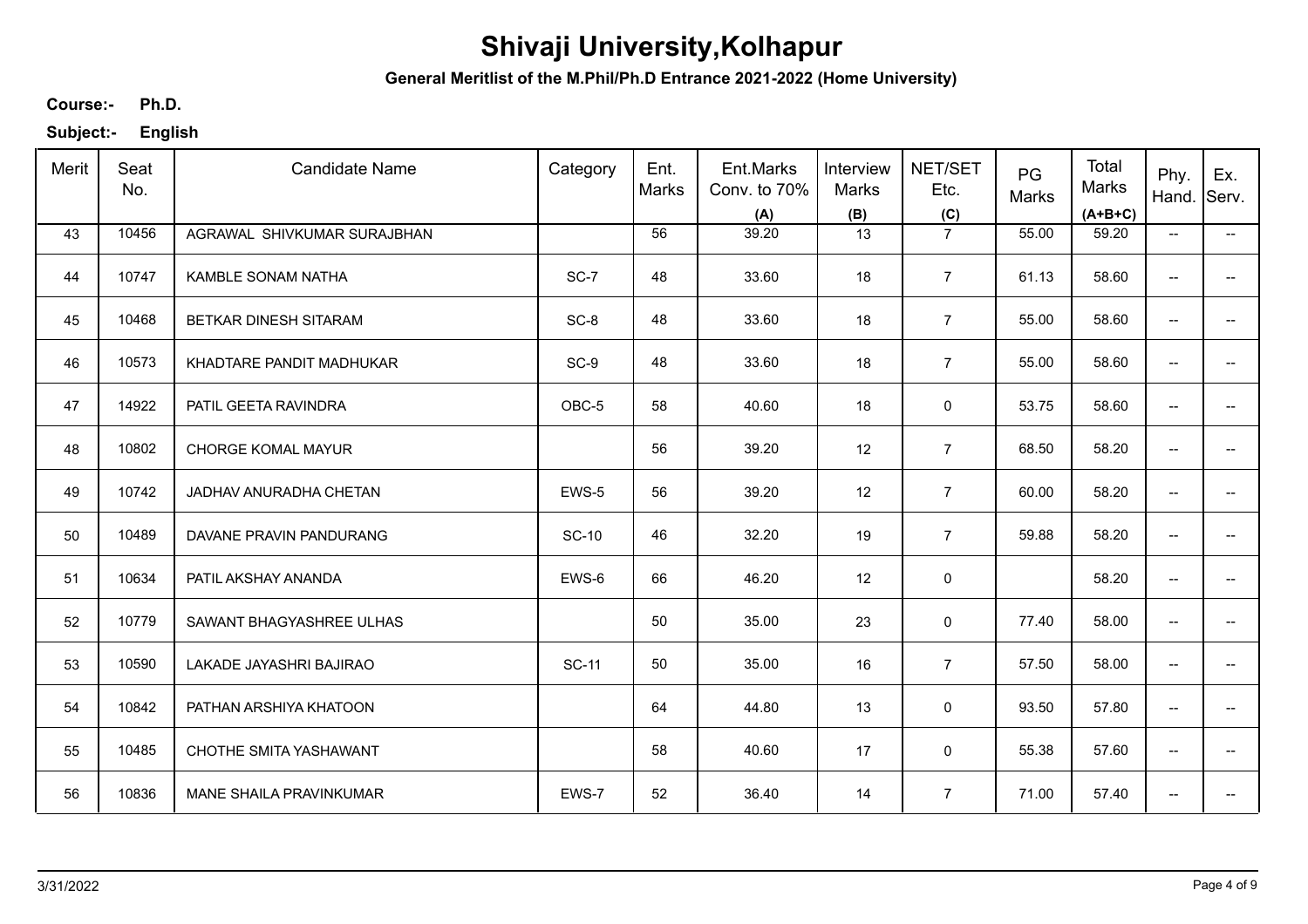**General Meritlist of the M.Phil/Ph.D Entrance 2021-2022 (Home University)**

**Ph.D. Course:-**

| Merit | Seat<br>No. | <b>Candidate Name</b>              | Category     | Ent.<br>Marks | Ent.Marks<br>Conv. to 70%<br>(A) | Interview<br>Marks<br>(B) | NET/SET<br>Etc.<br>(C) | PG<br>Marks | Total<br>Marks<br>$(A+B+C)$ | Phy.<br>Hand.                       | Ex.<br>Serv.                           |
|-------|-------------|------------------------------------|--------------|---------------|----------------------------------|---------------------------|------------------------|-------------|-----------------------------|-------------------------------------|----------------------------------------|
| 57    | 10846       | PAWAR NILAM KISAN                  |              | 62            | 43.40                            | 14                        | $\mathbf 0$            | 60.00       | 57.40                       | $\overline{\phantom{a}}$            | −−                                     |
| 58    | 10776       | SANNAKE TUKARAM UMESH              | <b>SC-12</b> | 52            | 36.40                            | 14                        | $\overline{7}$         | 59.50       | 57.40                       | $\overline{\phantom{a}}$            | $\overline{\phantom{a}}$               |
| 59    | 10454       | ADATE SURYAKANT SHAMRAO            | <b>SC-13</b> | 52            | 36.40                            | 14                        | $\overline{7}$         | 54.00       | 57.40                       | $\overline{\phantom{a}}$            | $\overline{\phantom{a}}$               |
| 60    | 10866       | <b>WARAGADE NILIMA NILESH</b>      |              | 60            | 42.00                            | 15                        | $\mathbf 0$            | 56.25       | 57.00                       | $\overline{\phantom{a}}$            | −−                                     |
| 61    | 10680       | SATPUTE RAVINDRA MARUTI            | <b>SC-14</b> | 54            | 37.80                            | 12                        | $\overline{7}$         | 57.81       | 56.80                       | $\overline{\phantom{a}}$            | $\overline{\phantom{a}}$               |
| 62    | 10487       | CHOUGLE ABHISHEK RAGHUNATH         |              | 52            | 36.40                            | 20                        | $\mathbf 0$            | 68.00       | 56.40                       | $\overline{\phantom{a}}$            | −−                                     |
| 63    | 10724       | <b>BARGE SANDIP BHAGWAN</b>        | EWS-8        | 50            | 35.00                            | 14                        | $\overline{7}$         | 58.50       | 56.00                       | $\overline{\phantom{m}}$            | $\overline{\phantom{a}}$               |
| 64    | 10863       | SURYAWANSHI SHASHIKANT CHANDRAKANT |              | 50            | 35.00                            | 14                        | $\overline{7}$         | 56.50       | 56.00                       | $\overline{\phantom{a}}$            | $\overline{\phantom{a}}$               |
| 65    | 10736       | <b>GHATAGE VAISHALI BHAUSAHEB</b>  |              | 58            | 40.60                            | 15                        | $\mathbf 0$            | 62.88       | 55.60                       | $\overline{\phantom{a}}$            | $\hspace{0.05cm}$ – $\hspace{0.05cm}$  |
| 66    | 10717       | <b>WAGHMARE AMOL DADA</b>          | <b>SC-15</b> | 48            | 33.60                            | 15                        | $\overline{7}$         | 61.00       | 55.60                       | $\overline{\phantom{a}}$            | $\overline{\phantom{a}}$               |
| 67    | 14966       | SAPKAL VILAS KASHINATH             | OBC-6        | 62            | 43.40                            | 12                        | $\mathsf 0$            | 60.63       | 55.40                       | $\overline{\phantom{a}}$            | $\hspace{0.05cm}$ $\hspace{0.05cm}$    |
| 68    | 10632       | PATIL UDAY SANGONDA                | OBC-7        | 50            | 35.00                            | 13                        | $\overline{7}$         | 56.93       | 55.00                       | $\overline{\phantom{a}}$            | $\hspace{0.05cm} \rule{0.5cm}{0.15cm}$ |
| 69    | 10756       | LANDGE SUBHASH CHANDRAKANT         | <b>SC-16</b> | 48            | 33.60                            | 14                        | $\overline{7}$         | 52.75       | 54.60                       | $\overline{\phantom{a}}$            | $\hspace{0.05cm}$ $\hspace{0.05cm}$    |
| 70    | 14929       | SHENDAGE POONAM KISHOR             | $NT(C)-2$    | 52            | 36.40                            | 18                        | $\mathbf 0$            | 56.31       | 54.40                       | $\hspace{0.05cm}$ $\hspace{0.05cm}$ | $\hspace{0.05cm}$ – $\hspace{0.05cm}$  |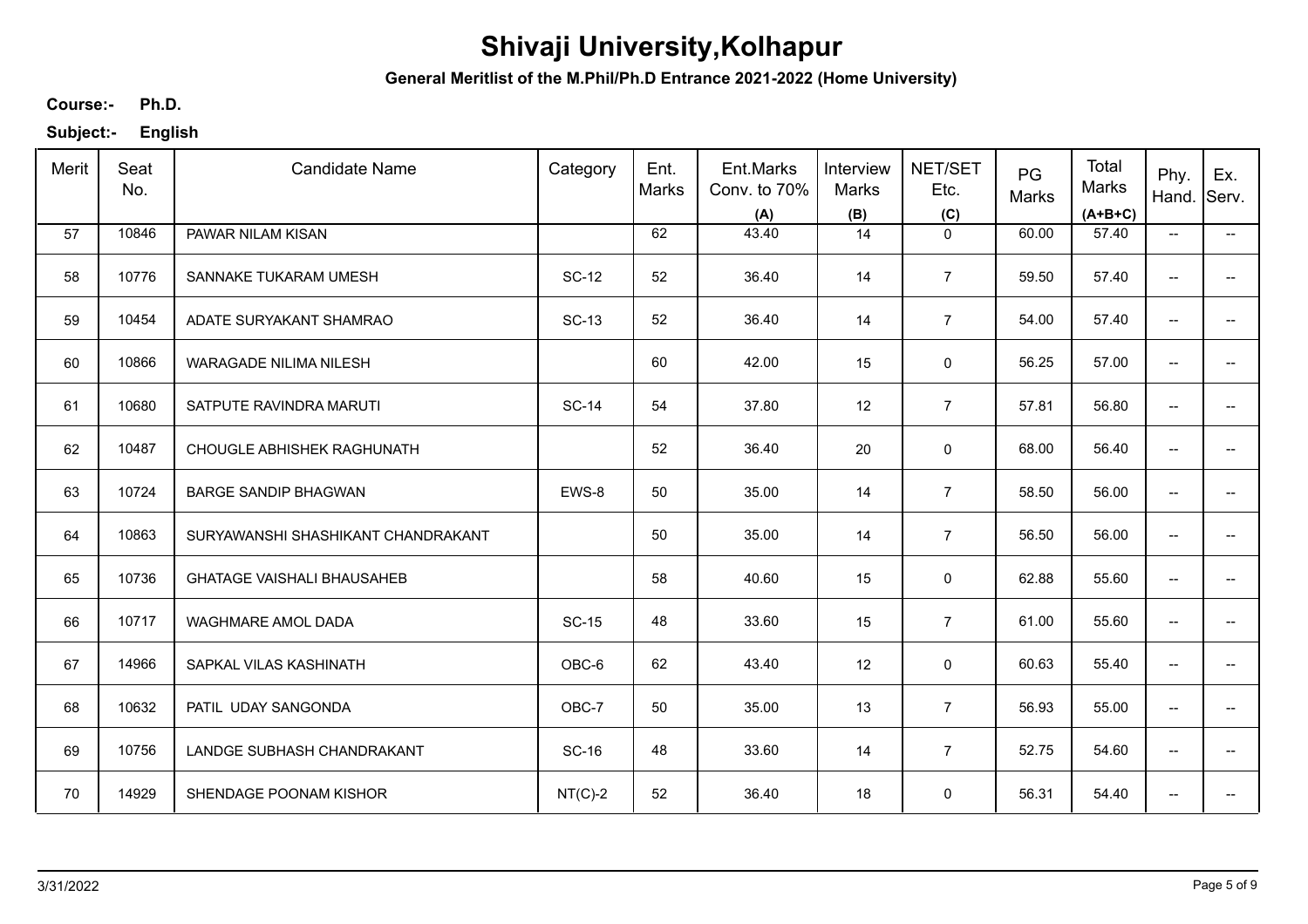**General Meritlist of the M.Phil/Ph.D Entrance 2021-2022 (Home University)**

**Ph.D. Course:-**

| Merit | Seat<br>No. | <b>Candidate Name</b>       | Category     | Ent.<br>Marks | Ent.Marks<br>Conv. to 70%<br>(A) | Interview<br>Marks<br>(B) | NET/SET<br>Etc.<br>(C) | PG<br>Marks | Total<br>Marks<br>$(A+B+C)$ | Phy.<br>Hand.                       | Ex.<br>Serv.             |
|-------|-------------|-----------------------------|--------------|---------------|----------------------------------|---------------------------|------------------------|-------------|-----------------------------|-------------------------------------|--------------------------|
| 71    | 10566       | KAMBLE SAVITA SAMBHAJI      | <b>SC-17</b> | 46            | 32.20                            | 15                        | $\overline{7}$         | 56.63       | 54.20                       | $\overline{\phantom{a}}$            | $\overline{\phantom{a}}$ |
| 72    | 10477       | CHAVAN AMIT KUMAR           | <b>SC-18</b> | 46            | 32.20                            | 15                        | $\overline{7}$         | 55.25       | 54.20                       | $\overline{\phantom{a}}$            | $\overline{\phantom{a}}$ |
| 73    | 14952       | MOHITE ABHIJIT RAJARAM      | $NT(B)-1$    | 60            | 42.00                            | 12                        | $\mathbf 0$            | 70.31       | 54.00                       | $\overline{\phantom{a}}$            | $\overline{\phantom{a}}$ |
| 74    | 14907       | KOLI DATTATRAY DEVAPPA      | SBC-1        | 60            | 42.00                            | 12                        | $\pmb{0}$              | 59.25       | 54.00                       | $\overline{\phantom{a}}$            | $\overline{\phantom{a}}$ |
| 75    | 10471       | <b>BHASKAR RAHUL NAMDEV</b> | <b>SC-19</b> | 48            | 33.60                            | 13                        | $\overline{7}$         | 56.88       | 53.60                       | $\overline{\phantom{a}}$            | $\overline{\phantom{a}}$ |
| 76    | 10771       | PATEL TASNIM JAHANGIR       |              | 56            | 39.20                            | 14                        | $\mathbf 0$            | 66.31       | 53.20                       | $\overline{\phantom{a}}$            | $\overline{\phantom{a}}$ |
| 77    | 10515       | GHOTANE DEEPALI ANANDRAO    | <b>SC-20</b> | 46            | 32.20                            | 14                        | $\overline{7}$         | 62.50       | 53.20                       | $\overline{\phantom{m}}$            | $\overline{\phantom{a}}$ |
| 78    | 10753       | KUDACHE SUNITA SADASHIV     |              | 54            | 37.80                            | 15                        | 0                      | 55.38       | 52.80                       | $\overline{\phantom{a}}$            | $\overline{\phantom{a}}$ |
| 79    | 10558       | KAMBLE ANJALI ARUN          | <b>SC-21</b> | 58            | 40.60                            | 12                        | $\mathbf 0$            | 57.50       | 52.60                       | $\overline{\phantom{a}}$            |                          |
| 80    | 10777       | SAVANURKAR ASHIYA RAFIK     | OBC-8        | 48            | 33.60                            | 12                        | $\overline{7}$         | 56.13       | 52.60                       | $\overline{\phantom{a}}$            |                          |
| 81    | 10604       | MIRUKHE ASHA LAXMAN         | EWS-9        | 52            | 36.40                            | 16                        | $\mathsf 0$            | 60.00       | 52.40                       | $\overline{\phantom{a}}$            | $-$                      |
| 82    | 10701       | SIDDHESHWAR PRADNYA SUDHIR  |              | 54            | 37.80                            | 14                        | $\mathbf 0$            | 78.94       | 51.80                       | $\overline{\phantom{a}}$            | $\overline{\phantom{a}}$ |
| 83    | 10745       | KADAM MADHAVI KRISHNADEO    | <b>SC-22</b> | 54            | 37.80                            | 14                        | $\mathbf 0$            | 54.00       | 51.80                       | $\overline{\phantom{a}}$            | $\overline{\phantom{a}}$ |
| 84    | 10591       | LAWAND SANJIVANI SADASHIV   |              | 54            | 37.80                            | 14                        | 0                      | 0.00        | 51.80                       | $\hspace{0.05cm}$ $\hspace{0.05cm}$ | $\overline{\phantom{a}}$ |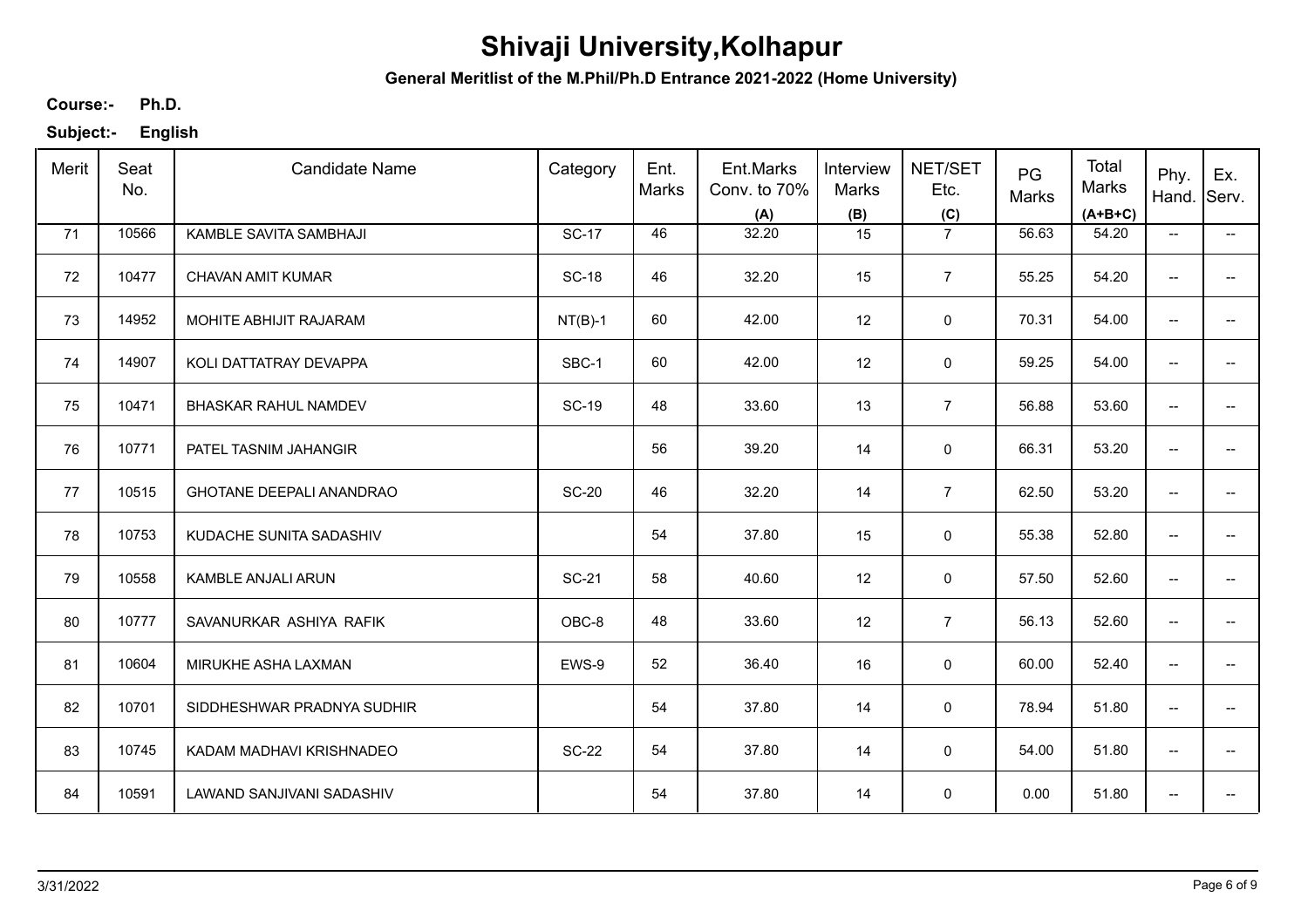**General Meritlist of the M.Phil/Ph.D Entrance 2021-2022 (Home University)**

**Ph.D. Course:-**

| Merit | Seat<br>No. | <b>Candidate Name</b>         | Category      | Ent.<br>Marks | Ent.Marks<br>Conv. to 70%<br>(A) | Interview<br>Marks<br>(B) | NET/SET<br>Etc.<br>(C) | PG<br>Marks | Total<br>Marks<br>$(A+B+C)$ | Phy.<br>Hand.            | Ex.<br>Serv.             |
|-------|-------------|-------------------------------|---------------|---------------|----------------------------------|---------------------------|------------------------|-------------|-----------------------------|--------------------------|--------------------------|
| 85    | 10473       | <b>BHOITE KAILAS KUNDALIK</b> |               | 52            | 36.40                            | 15                        | $\mathbf{0}$           | 56.88       | 51.40                       | $\overline{\phantom{a}}$ | $\overline{\phantom{a}}$ |
| 86    | 10635       | PATIL AMAR SUBHASH            |               | 50            | 35.00                            | 16                        | $\mathbf 0$            | 56.00       | 51.00                       | $\overline{\phantom{a}}$ | -−                       |
| 87    | 10766       | MOKASHI DIGVIJAY SURESH       |               | 50            | 35.00                            | 15                        | 0                      | 73.93       | 50.00                       | $\overline{\phantom{a}}$ | $\qquad \qquad -$        |
| 88    | 14938       | TARALEKAR DIGVIJAY MADANRAO   | <b>SC-23</b>  | 50            | 35.00                            | 15                        | $\mathbf 0$            | 66.44       | 50.00                       | $\overline{\phantom{a}}$ | $\overline{\phantom{a}}$ |
| 89    | 10464       | <b>BANKE SARITA PRADIP</b>    | <b>EWS-10</b> | 50            | 35.00                            | 15                        | 0                      |             | 50.00                       | $\overline{\phantom{m}}$ | -−                       |
| 90    | 10769       | NADAF SARFARAJ RAMJAN         |               | 54            | 37.80                            | 12                        | 0                      | 56.50       | 49.80                       | $\overline{\phantom{a}}$ | $\overline{\phantom{a}}$ |
| 91    | 10807       | GAIKWAD ALANKAR RAVINDRA      | <b>SC-24</b>  | 46            | 32.20                            | 17                        | 0                      | 86.00       | 49.20                       | $\overline{\phantom{m}}$ | -−                       |
| 92    | 10600       | MANKAR RAJJAK HAMID           | OBC-9         | 46            | 32.20                            | 17                        | $\mathbf 0$            | 50.00       | 49.20                       | $\overline{\phantom{m}}$ | $\overline{\phantom{a}}$ |
| 93    | 10738       | HORE PRIYADARSHANI POPAT      |               | 50            | 35.00                            | 14                        | 0                      | 58.75       | 49.00                       | $\overline{\phantom{a}}$ |                          |
| 94    | 10610       | MULLA MOULAALI RASULBHAI      |               | 50            | 35.00                            | 14                        | 0                      | 57.19       | 49.00                       | $\overline{\phantom{a}}$ | --                       |
| 95    | 14916       | NALAWADE PADMA ANNAPPA        | <b>EWS-11</b> | 48            | 33.60                            | 15                        | $\mathsf 0$            | 61.75       | 48.60                       | $\overline{\phantom{a}}$ | $-$                      |
| 96    | 10852       | SALUNKHE PRATIMA YUVARAJ      |               | 52            | 36.40                            | 12                        | 0                      | 60.00       | 48.40                       | $\overline{\phantom{a}}$ | $\overline{\phantom{a}}$ |
| 97    | 14953       | MULLA FAIROJA JAHANGIR        | OBC-10        | 52            | 36.40                            | 12                        | $\mathbf 0$            | 56.50       | 48.40                       | $\overline{\phantom{a}}$ | $\overline{\phantom{a}}$ |
| 98    | 10494       | DESHPANDE MAITHILI ASHOKRAO   |               | 52            | 36.40                            | 12                        | 0                      | 55.19       | 48.40                       | $\overline{\phantom{a}}$ | -−                       |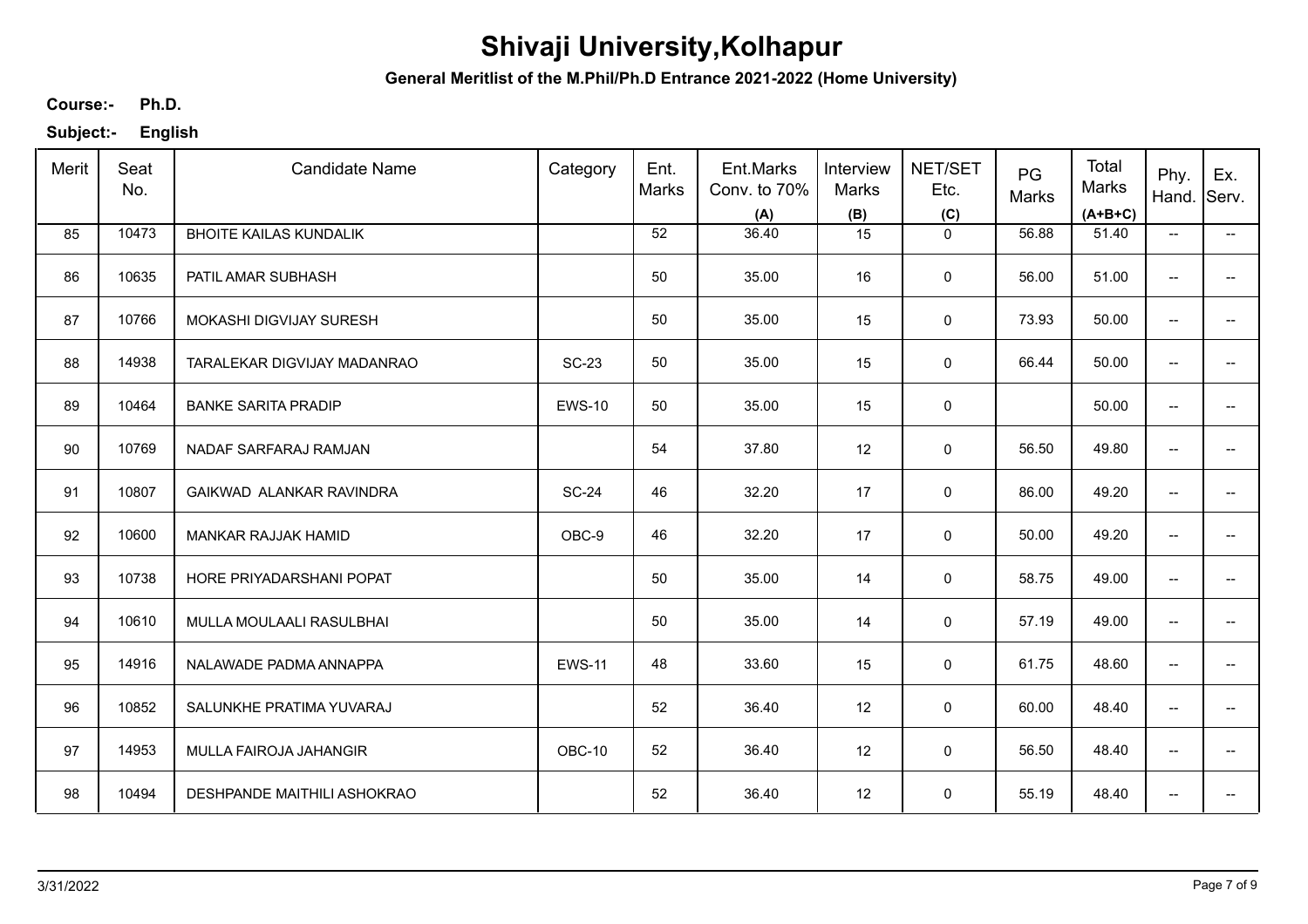**General Meritlist of the M.Phil/Ph.D Entrance 2021-2022 (Home University)**

**Ph.D. Course:-**

| Merit | Seat<br>No. | <b>Candidate Name</b>       | Category      | Ent.<br><b>Marks</b> | Ent.Marks<br>Conv. to 70%<br>(A) | Interview<br>Marks<br>(B) | NET/SET<br>Etc.<br>(C) | PG<br>Marks | Total<br>Marks<br>$(A+B+C)$ | Phy.<br>Hand.                       | Ex.<br>Serv.                          |
|-------|-------------|-----------------------------|---------------|----------------------|----------------------------------|---------------------------|------------------------|-------------|-----------------------------|-------------------------------------|---------------------------------------|
| 99    | 10577       | KHOT ROHIT YASHVANT         | OBC-11        | 52                   | 36.40                            | 12                        | $\mathbf 0$            |             | 48.40                       | $\overline{\phantom{a}}$            | −−                                    |
| 100   | 14918       | NIGAVE POOJA DHIRAJ         |               | 50                   | 35.00                            | 13                        | $\mathbf 0$            | 65.25       | 48.00                       | $\hspace{0.05cm}$ $\hspace{0.05cm}$ | $\hspace{0.05cm}$ – $\hspace{0.05cm}$ |
| 101   | 10512       | <b>GHATAGE MONIKA SUNIL</b> | <b>SC-25</b>  | 50                   | 35.00                            | 12                        | $\mathbf 0$            | 64.56       | 47.00                       | $\overline{\phantom{a}}$            | $\overline{\phantom{a}}$              |
| 102   | 10631       | PATIL SHATRUGHNA BABASAHEB  |               | 50                   | 35.00                            | 12                        | 0                      | 62.63       | 47.00                       | $\overline{\phantom{a}}$            | −−                                    |
| 103   | 10563       | KAMBLE SACHAND SHRIKANT     | <b>SC-26</b>  | 50                   | 35.00                            | 12                        | 0                      | 58.63       | 47.00                       | $\overline{\phantom{a}}$            | $\overline{\phantom{a}}$              |
| 104   | 10656       | PATIL SUVARNA ARJUN         | <b>EWS-12</b> | 50                   | 35.00                            | 12                        | 0                      | 53.25       | 47.00                       | $\overline{\phantom{a}}$            | $\overline{\phantom{a}}$              |
| 105   | 14920       | PATIL NATHAJI BALVANT       | <b>EWS-13</b> | 48                   | 33.60                            | 13                        | $\mathbf 0$            | 59.63       | 46.60                       | $\overline{\phantom{a}}$            | −−                                    |
| 106   | 10554       | KAMAT SACHIN PRABHAKAR      | <b>SC-27</b>  | 48                   | 33.60                            | 13                        | $\mathbf 0$            | 57.88       | 46.60                       | $\overline{\phantom{a}}$            | $\overline{\phantom{a}}$              |
| 107   | 10519       | GORE VRUSHALI CHANDRAKANT   | $NT(C)-3$     | 46                   | 32.20                            | 14                        | 0                      | 76.25       | 46.20                       | $\overline{\phantom{a}}$            | $\overline{\phantom{a}}$              |
| 108   | 14914       | MUSAI RHISHIKESH VITTHALRAO | $NT(C)-4$     | 46                   | 32.20                            | 14                        | $\mathbf 0$            | 57.88       | 46.20                       | $\overline{\phantom{a}}$            | $\overline{\phantom{a}}$              |
| 109   | 10835       | MALI PRAJAKTA SHIVAJI       | OBC-12        | 48                   | 33.60                            | 12                        | $\mathsf 0$            | 77.00       | 45.60                       | $\overline{\phantom{a}}$            | $\overline{\phantom{a}}$              |
| 110   | 10706       | SURYGANDH ASHWINI BAJARANG  | <b>SC-28</b>  | 48                   | 33.60                            | 12                        | $\mathsf 0$            | 64.25       | 45.60                       | $\overline{\phantom{a}}$            | $\overline{\phantom{a}}$              |
| 111   | 10707       | SUTAR ASHA VITTHAL          | OBC-13        | 48                   | 33.60                            | 12                        | $\mathbf 0$            | 54.88       | 45.60                       | $\overline{\phantom{a}}$            | $\overline{\phantom{a}}$              |
| 112   | 10867       | YADAV RANI TANAJI           | SBC-2         | 46                   | 32.20                            | 12                        | $\mathbf 0$            | 56.75       | 44.20                       | $\overline{\phantom{a}}$            | $\overline{\phantom{a}}$              |